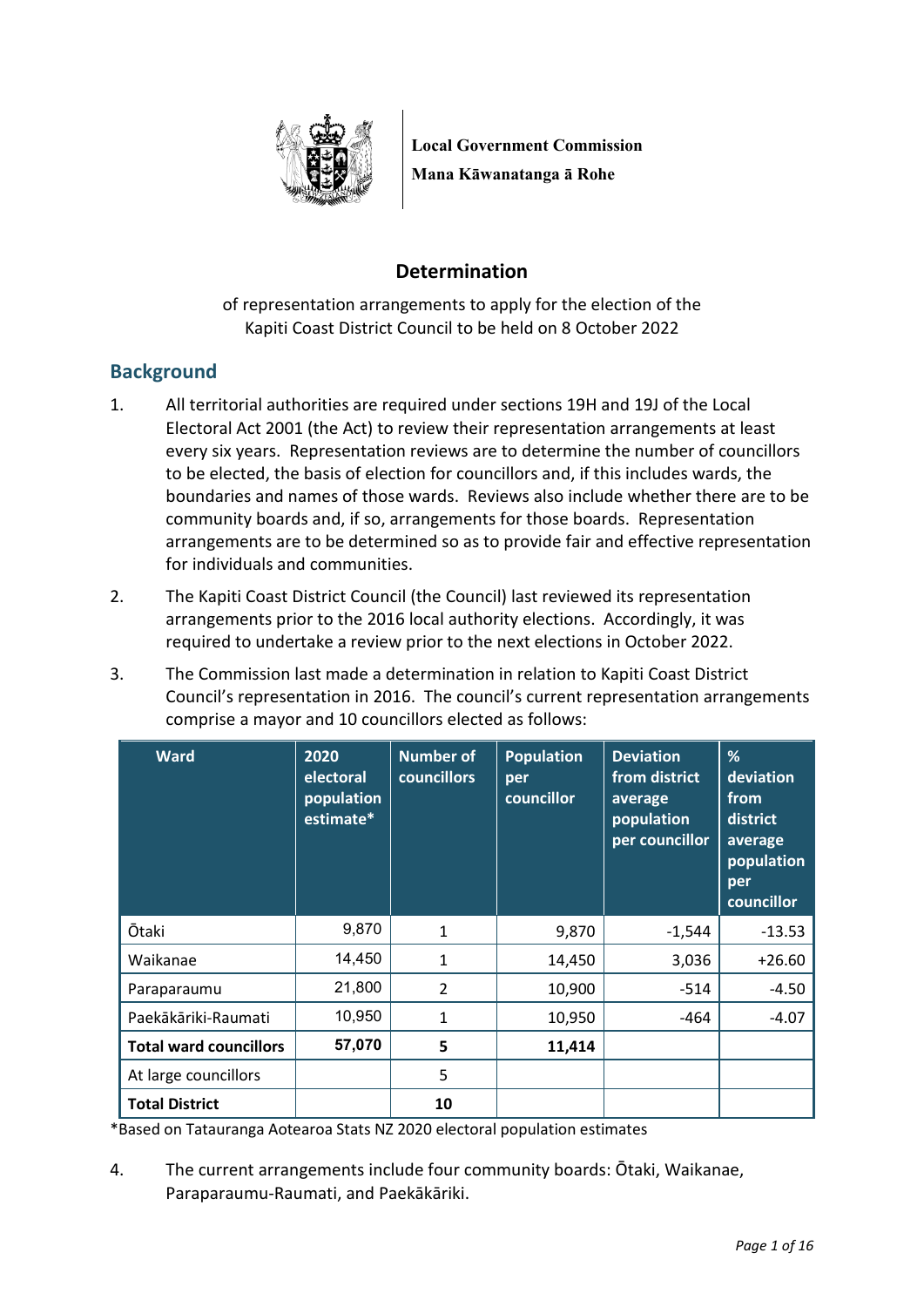# **Current review: Council process and proposal**

#### *Preliminary consultation*

- 5. For the current review, the Council undertook preliminary engagement with the community comprising street intercept interviews (28), market pop-ups (80 people/engagements), an online survey (19 responses), community workshops (20 people), and long semi-structured interviews (18). The Council also engaged with stakeholder groups and community boards. Key outcomes of the preliminary engagement were:
	- a. People believe the district has many communities of interest, distinct suburbs, and particularly distinct Ōtaki, Paekākāriki, and rural communities
	- b. Many people use the whole district
	- c. Geographic communities of interest run west to east and north to south (rural, urban, coastal)
	- d. People believe a diverse elected council is very important, and want councillors to come from across the district
	- e. Councillors need to know the people and issues of the district
	- f. It's currently hard to hear from the diverse range of voices; community boards might only amplify voices already heard
	- g. Councillors should do what's best for Kapiti as a whole and councillor capability is very important

#### *The Council's initial proposal*

- 6. On 26 August 2021 the Council resolved as its initial representation proposal a council comprising the mayor plus 10 members; five elected at large and five elected by three wards. The Council also resolved not to establish community boards.
- 7. The initial proposed ward arrangements were as follows:

| <b>Ward</b>                   | <b>Electoral</b><br>population<br>estimate* | <b>Number</b><br>οf<br><b>councillors</b> | <b>Population</b><br>per<br>councillor | <b>Deviation</b><br>from<br>district<br>average<br>pop <sup>n</sup> per<br>councillor | %<br>deviation<br>from<br>district<br>average<br>pop <sup>n</sup> per<br>councillor |
|-------------------------------|---------------------------------------------|-------------------------------------------|----------------------------------------|---------------------------------------------------------------------------------------|-------------------------------------------------------------------------------------|
| Kapiti ki te Raki/Northern    | 10,050                                      | $\mathbf{1}$                              | 10,050                                 | $-1,364$                                                                              | $-11.95$                                                                            |
| Kapiti ki Waenga/Central      | 35,500                                      | 3                                         | 11,833                                 | 419                                                                                   | $+3.67$                                                                             |
| Kapiti ki te Tonga/Southern   | 11,500                                      | $\mathbf{1}$                              | 11,500                                 | 86                                                                                    | $+0.75$                                                                             |
| <b>Total ward councillors</b> | 57,070                                      | 5                                         | 11,414                                 |                                                                                       |                                                                                     |
| At large councillors          |                                             | 5                                         |                                        |                                                                                       |                                                                                     |
| <b>Total councillors</b>      |                                             | 10                                        |                                        |                                                                                       |                                                                                     |

\*Based on Tatauranga Aotearoa Stats NZ 2020 electoral population estimates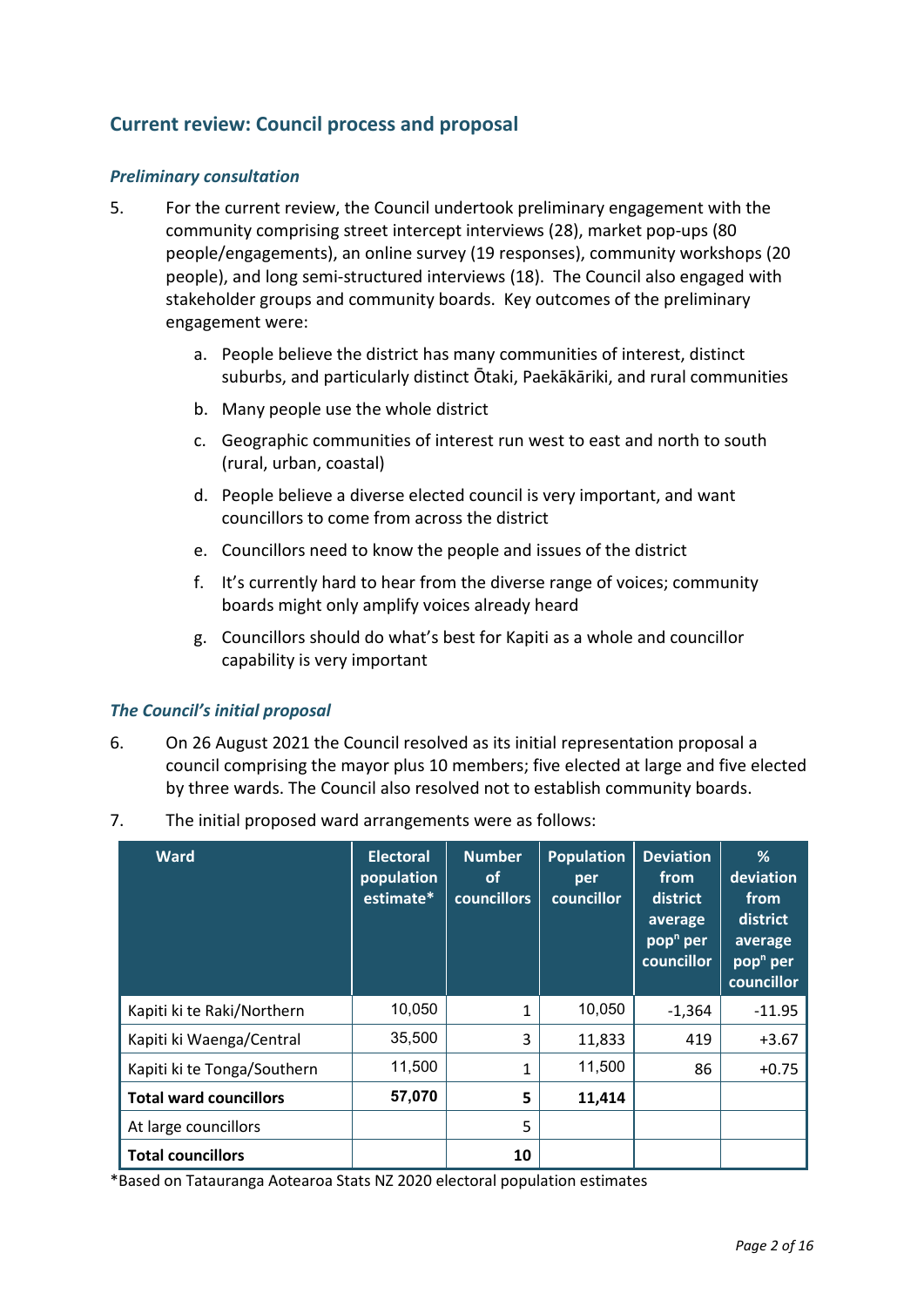- 8. The Council notified its proposal on 1 September 2021 and received 532 submissions by the deadline of 4 October 2021. The Council heard 59 submitters on 19 and20 October 2021.
- 9. Key themes in the submissions were:
	- a. Retaining 10 councillors and a mayor: 66% agree, 19% disagree, 15% neutral or don't know
	- b. Five ward councillors and five district-wide councillors: 61% agree, 28% disagree, 11% neutral or don't know
	- c. Combining most of the current Paraparaumu and Waikanae wards: 19% agree, 67% disagree, 14% neutral or don't know
	- d. Removal of community boards: 25% agree, 69% disagree, 6% neutral
	- e. Proposed boundary lines: 19% agree, 53% disagree, 27% neutral or don't know
- 10. A Council briefing on 28 October 2021 provided direction to Council officers for a final proposal. The Council's officers' report on the final proposal set out the following options:
	- a. Option A: Seven councillors elected from six wards, three elected at large. Four community boards. All wards comply with the '+/- 10% rule'
	- b. Option B: As per Option A but with subdivisions for two of the community boards. All wards comply
	- c. Option C (modified status quo): Five councillors elected from four wards, five elected at large. Five community boards. Two non-compliant wards
	- d. Option D (modified status quo): As per Option C but with four community boards, one larger than existing. Two non-compliance wards.

### *The Council's final proposal*

11. At a meeting on 11 November 2021, the Council amended its initial proposal to the following final proposal for the 2022 local elections:

| <b>Ward</b>                   | <b>Electoral</b><br>population<br>estimate* | <b>Number</b><br><b>of</b><br><b>councillors</b> | <b>Population</b><br>per<br>councillor | <b>Deviation</b><br>from district<br>average<br>pop <sup>n</sup> per<br>councillor | % deviation<br>from district<br>average pop <sup>n</sup><br>per<br>councillor |
|-------------------------------|---------------------------------------------|--------------------------------------------------|----------------------------------------|------------------------------------------------------------------------------------|-------------------------------------------------------------------------------|
| <b>Ōtaki</b>                  | 10,050                                      | 1                                                | 10,050                                 | $-1,370$                                                                           | $-12.00$                                                                      |
| Waikanae                      | 14,250                                      | 1                                                | 14,250                                 | 2,830                                                                              | $+24.79$                                                                      |
| Paraparaumu                   | 21,300                                      | 2                                                | 10,650                                 | $-770$                                                                             | $-6.74$                                                                       |
| Paekākāriki-Raumati           | 11,500                                      | 1                                                | 11,500                                 | 80                                                                                 | $+0.70$                                                                       |
| <b>Total ward councillors</b> | 57,100                                      | 5                                                | 11,420                                 |                                                                                    |                                                                               |
| At large councillors          |                                             | 5                                                |                                        |                                                                                    |                                                                               |
| <b>Total District</b>         |                                             | 10                                               |                                        | N/A                                                                                | N/A                                                                           |

\*Based on Tatauranga Aotearoa Stats NZ 2020 electoral population estimates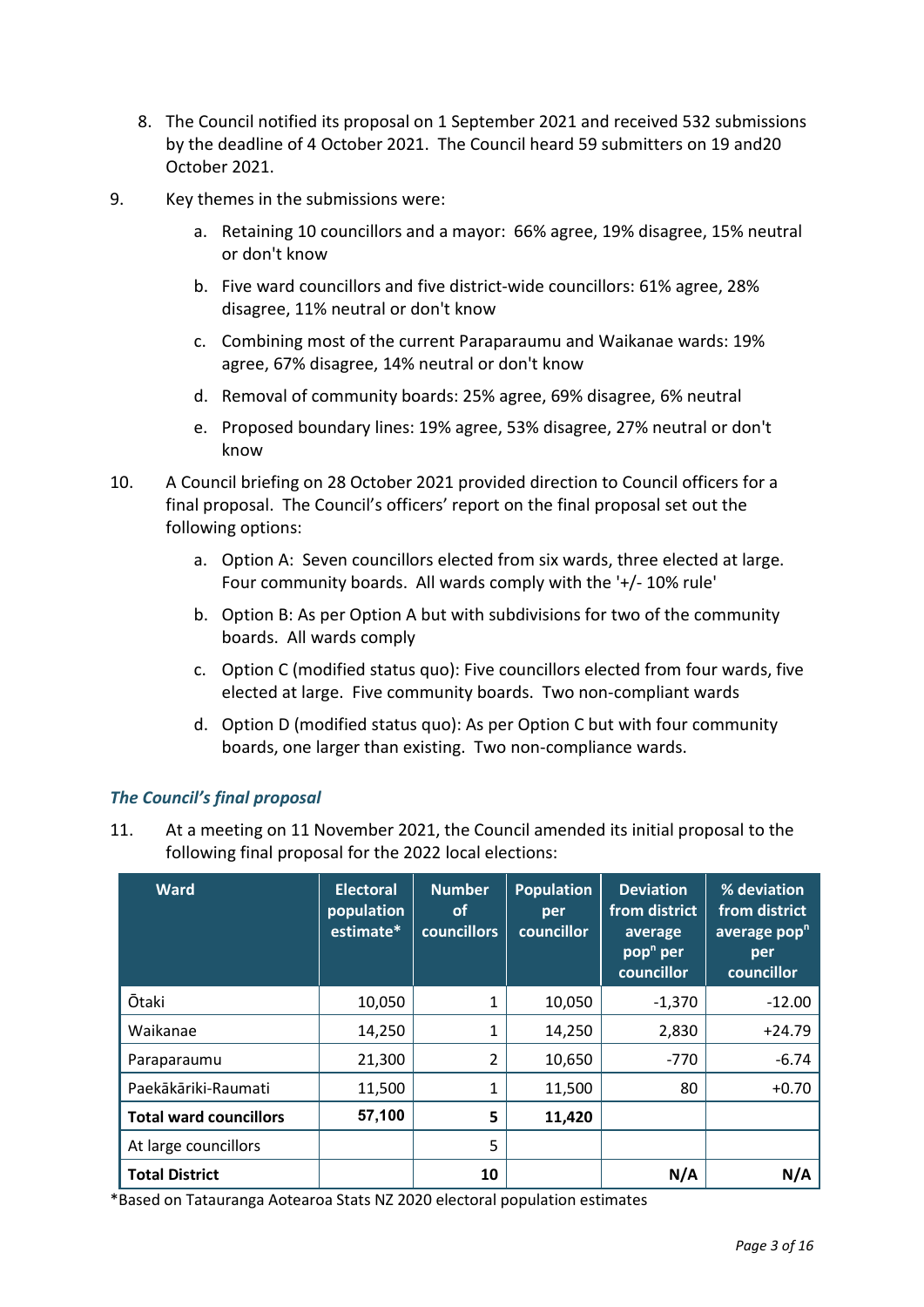- 12. The Council also resolved to retain the existing community boards (Ōtaki, Waikanae, Paekākāriki) and to split the existing Paraparaumu-Raumati Community into two (Paraparaumu and Raumati), each electing four members with one or two appointed members.
- 13. The Council publicly notified its final proposal on 13 November 2021, including advice that in order to avoid splitting communities of interest the Ōtaki and Waikanae Wards did not comply with the fair representation criteria.
- 14. Given the non-compliance of the proposed ward, the Council was required under section 19V(4) of the Act to refer its proposal to the Commission for determination. In addition, 11 appeals against the proposal were received.

# **Appeals/objections against the Council's final proposal**

- 15. The Council referred the appeals and objections to the Commission, in accordance with section 19Q of the Act.
- 16. Ten appeals were considered valid or partially valid and covered the following matters:
	- a. Underrepresentation for the Waikanae Ward (+24.79%)
	- b. Alteration to the boundary between Waikanae Ward and Ōtaki Wards
	- c. All appellants propose alternative representation arrangements, as follows:
		- 11 or 12 councillors elected by wards, none at large
		- A mixed model of seven councillors elected by wards, three at large
		- Options A or B from the Council officer's report on the final proposal

### **Hearing**

- 17. The Commission met with the Council and the seven appellants who wished to be heard at a hearing held online on Thursday 3 February 2022. The Council was represented at the hearing by Deputy Mayor Janet Holborow and Councillor James Cootes.
- 18. The following appellants and objectors appeared at the hearing:
	- a. Chris Turver
	- b. Chris Mitchell
	- c. Richard Mansell
	- d. Royd Sampson
	- e. Waikanae Community Board, represented by James Westbury (Chair)
	- f. Patrick Duignan
	- g. Waikanae Beach Residents Society Inc, represented by Dr Gerald Rys (Chair) and Patrick Duignan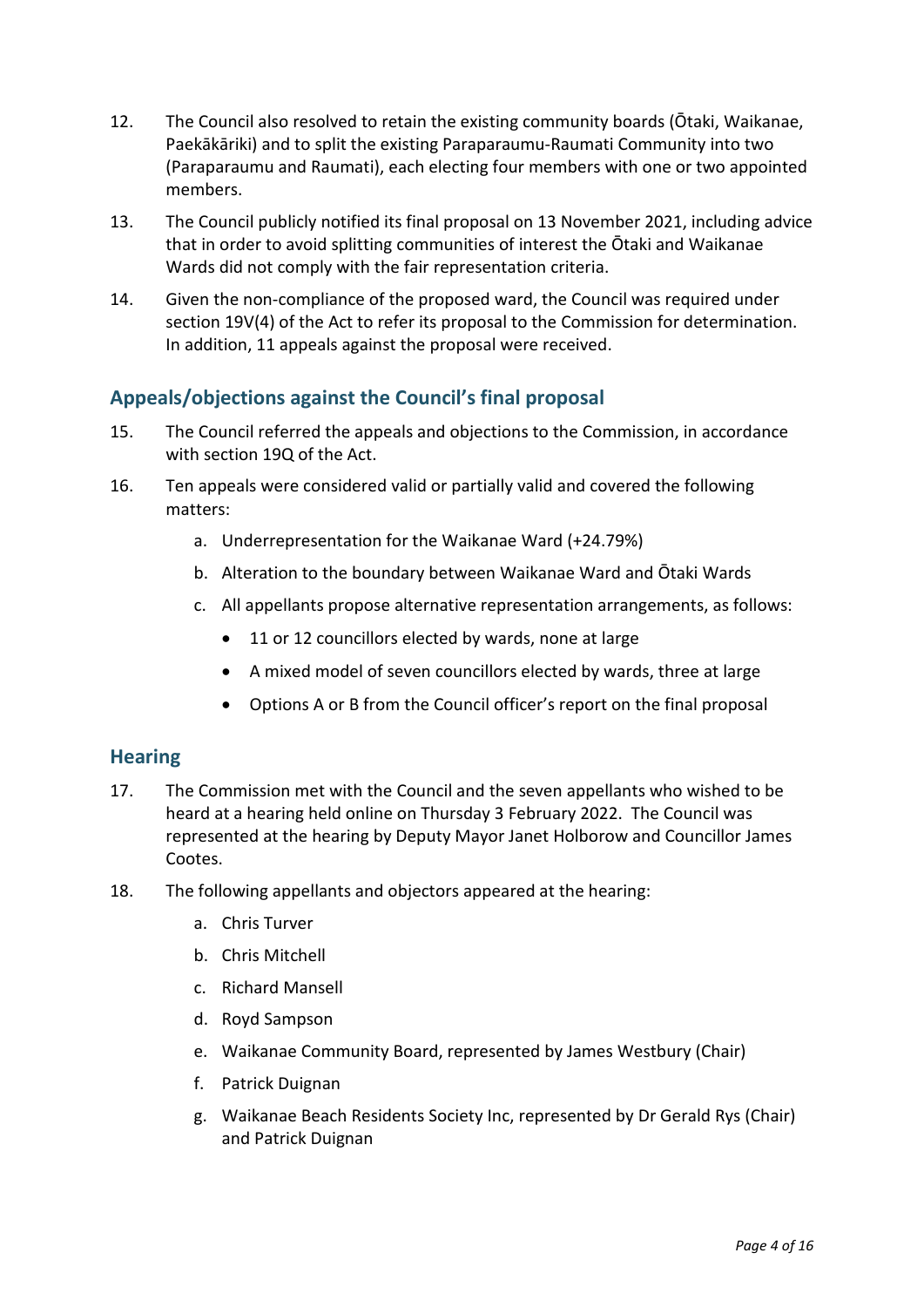#### *Matters raised at the hearing*

- 19. Deputy Mayor Holborow, supported by Councillor Cootes, explained the process the Council had followed in carrying out its representation review and reaching its final proposal. They emphasised the following points:
	- a. It had been challenging to develop an arrangement that reflected communities of interest while complying with the Act
	- b. The Council's approach to preliminary engagement deliberately sought voices not previously heard
	- c. The initial proposal reflected that Ōtaki and Paekākāriki communities were highlighted as clear communities of interest in the preliminary engagement
	- d. The tension between the community's twin desires for representation of local issues and a district wide view supported a mixed large/wards structure
	- e. Some in the community felt community boards provided a confusing layer of governance, while others valued them but felt they needed more "teeth"
	- f. It was difficult to consult on different representation options as the Act only allowed for one option to be presented as the initial proposal
	- g. The district has a strong centre in Paraparaumu and Waikanae; the more distinct communities to north and south risk being marginalised if there is a strong block vote in the centre.
- 20. The appellants and objectors appearing at the hearing emphasised the following points in opposition to the Council's proposal:
	- a. Concern about the Council's approach to preliminary engagement and the restrictions on in-person engagement due to Covid-19 restrictions.
	- b. The Council has not provided a clear rationale for the 5:5 wards/at large split nor the proposed under-representation of Waikanae.
	- c. A larger proportion of councillors elected by wards would ensure more effective representation.
	- d. Voters in the more densely populated central wards could dominate voting for at large councillors, skewing representation to those wards.
	- e. Waikanae is identified as a growth area in the Council's district plan, suggesting the proposed under-representation will worsen.
	- f. The proportion of permanent residents in Waikanae Beach is increasing, reducing the difference in residence types between beach and town.
	- g. The expressway disrupts the community of interest link between Waikanae Beach and Waikanae town.
	- h. Waikanae Beach has unique coastal issues and features that require distinct representation.
	- i. Community boards are vital but need strengthening in terms of their delegations and support in the form of training for members.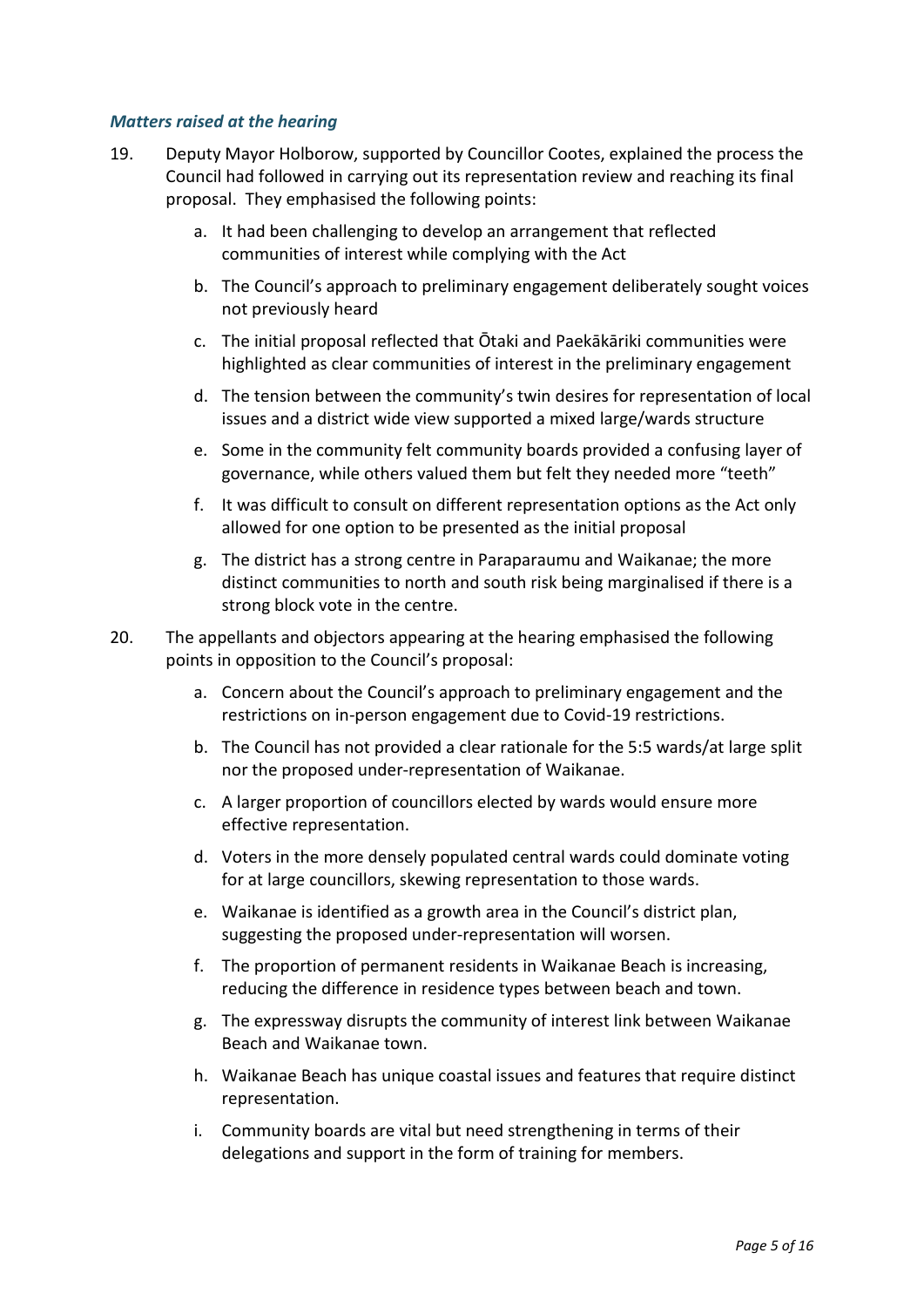## **Matters for determination by the Commission**

- 21. Section 19R of the Act makes it clear that the Commission, in addition to consideration of the appeals and objections against a council's final representation proposal, is required to determine, in the case of a territorial authority, all the matters set out in sections 19H and 19J which relate to the representation arrangements for territorial authorities. This interpretation was reinforced by a 2004 High Court decision which found that the Commission's role is not merely supervisory of a local authority's representation arrangements decision. The Commission is required to form its own view on all the matters which are in scope of the review.
- 22. The Council's review process is not one of the matters set out in sections 19H and 19J. Any concerns expressed by appellants and objectors relating to the Council's review process are not a basis for the Commission to overturn a council's proposal. The Commission may, however, comment on a council's process as part of its determination.
- 23. Much of the preliminary engagement for this review used recognised social research techniques. The research appears to have produced mainly qualitative data and this drew criticism in submissions and appeals. We consider that the research provided valuable insights for the Council but acknowledge that it could have been strengthened by the addition of a substantive quantitative element.
- 24. We also heard the Council's frustration that the Act allows councils to formally consult on only one option as the initial proposal. However, preliminary consultation is a councils' opportunity to seek views on particular representation options to assist in developing its formal proposal. We recommend the Council factors this into its next review.
- 25. The matters in the scope of the review are:
	- whether the Council is to be elected from wards, the district as a whole, or a mixture of the two
	- the number of councillors
	- if there are to be wards, the area and boundaries of wards and the number of members to be elected from each ward
	- whether there are to be community boards
	- if there are to be community boards, the area and boundaries of their communities, and the membership arrangements for each board.

## **Key considerations**

- 26. Based on the legislative requirements, the Commission's *Guidelines for local authorities undertaking* representation *reviews* (the Guidelines) identify the following three key factors when considering representation proposals:
	- communities of interest
	- effective representation of communities of interest
	- fair representation for electors.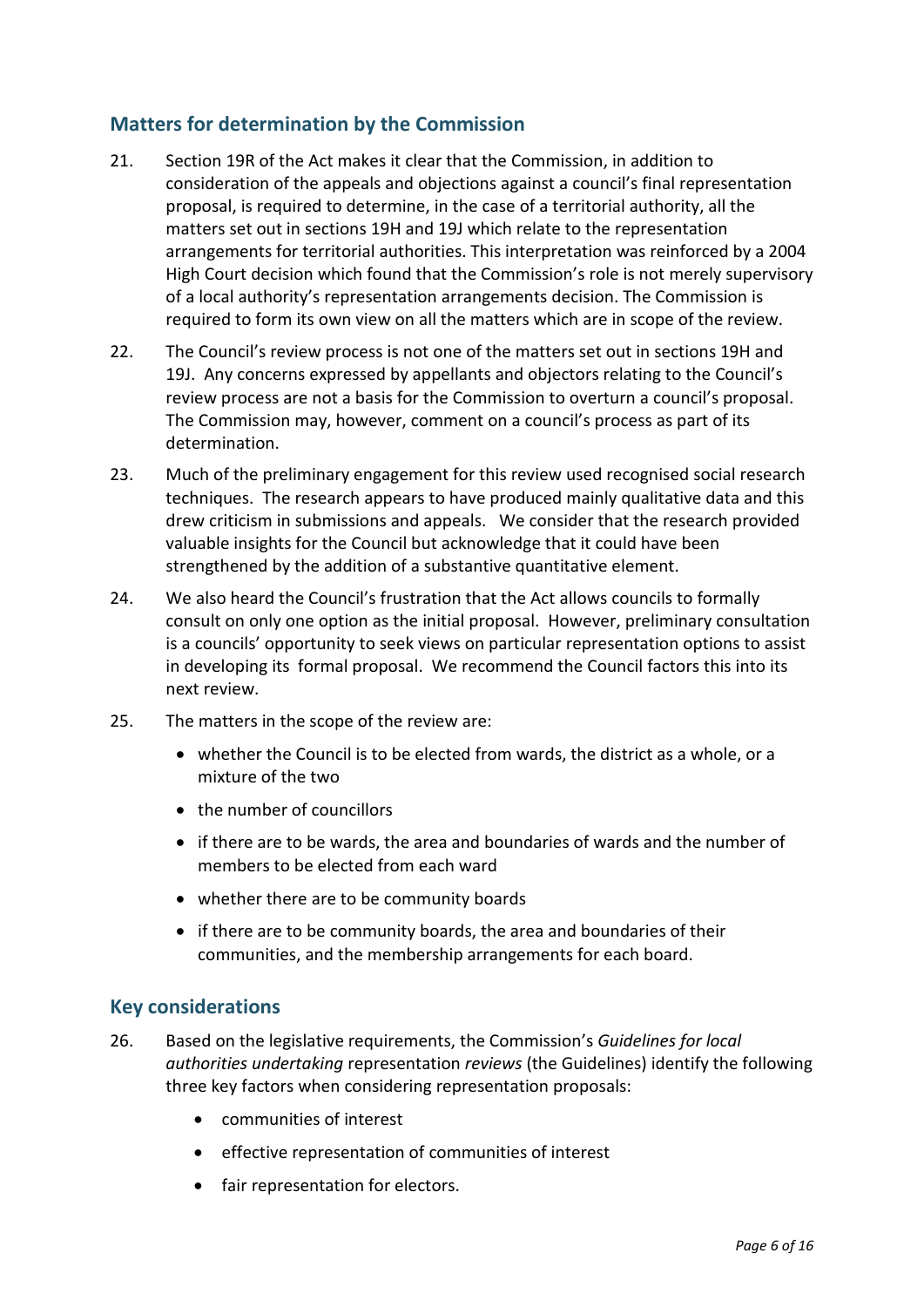# **Communities of interest**

- 27. The Guidelines identify three dimensions for recognising communities of interest:
	- *perceptual:* a sense of identity and belonging to a defined area or locality as a result of factors such as distinctive geographical features, local history, demographics, economic and social activities
	- *functional:* ability of the area to meet the needs of communities for services such as local schools, shopping areas, community and recreational facilities, employment, transport and communication links
	- *political:* ability to represent the interests of local communities which includes non-council structures such as for local iwi and hapū, residents and ratepayer associations and the range of special interest groups.
- 28. We note that in many cases councils, communities and individuals tend to focus on the 'perceptual' dimension of communities of interest. That is, they focus on what intuitively they 'feel' are existing communities of interest. While this is a legitimate view, more evidence may be required to back this up. It needs to be appreciated that the other dimensions, particularly the 'functional' one, are important and that they can also reinforce the 'sense' of identity with an area. In other words, all three dimensions are important but should not be seen as independent of each other.
- 29. In addition to demonstrating existing communities of interest, evidence also needs to be provided of *differences* between neighbouring communities, i.e. that they may have "few commonalities". This could include the demographic characteristics of an area (e.g. age, ethnicity, deprivation profiles) and how these differ between areas, and evidence of how different communities rely on different services and facilities.
- 30. In its 2016 determination for Kapiti Coast District Council, the Commission recommended that in its next review the Council give particular consideration to the ongoing appropriateness of certain sections of the Waikanae/Ōtaki Ward/community boundary in light of developments in the area, specifically an area between State Highway 1 and the coast.
	- 31. Also in 2016, the Commission considered that Waikanae and Ōtaki remained reasonably distinct communities of interest, each with a number of decentralised services, and distinct geographic, socio-economic and ethnic characteristics. This aligns with feedback received during this review, which also identifies strong communities of interest centred on individual towns and suburbs, and along coastal, rural and urban dimensions.

## **Effective representation of communities of interest**

- 32. Section 19T of the Act requires the Commission to ensure that:
	- the election of members of the council, in one of the ways specified in section 19H (i.e. at large, wards, or a combination of both) will provide effective representation of communities of interest within the district
	- ward boundaries coincide with the boundaries of the current statistical meshblock areas determined by Statistics New Zealand and used for parliamentary electoral purposes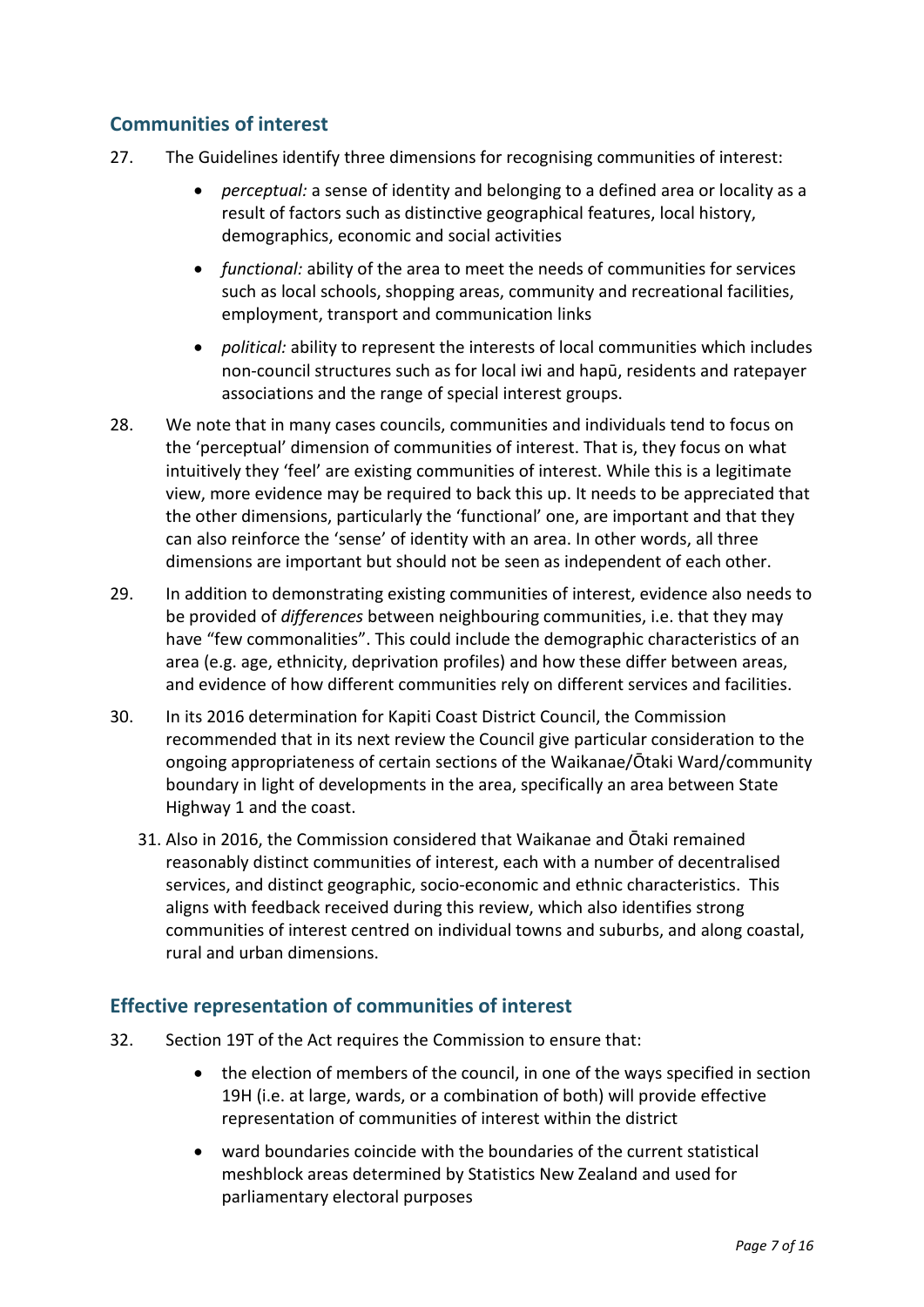- so far as is practicable, ward boundaries coincide with community boundaries (where they exist).
- 33. 'Effective representation' is not defined in the Act, but the Commission sees this as requiring consideration of factors including an appropriate number of elected members and an appropriate basis of election of members for the district concerned (at large, wards, or a mix of both).
- 34. The Commission's Guidelines note that what constitutes effective representation will be specific to each local authority but that the following factors should be considered:
	- avoiding arrangements that may create barriers to participation, such as at elections by not recognising residents' familiarity and identity with an area
	- not splitting recognised communities of interest between electoral subdivisions
	- not grouping together two or more communities of interest that share few commonalities of interest
	- accessibility, size and configuration of an area including access to elected members and vice versa.
- 35. Within the scope of a representation review, councils can achieve effective representation of communities of interest by having members elected by wards, at large, a mixture of wards and at large.
- 36. While not a prescribed statutory requirement, the Guidelines suggest that local authorities consider the total number of members, or a range in the number of members, necessary to provide effective representation for the district as a whole. In other words, the total number of members should not be arrived at solely as the product of the number of members per ward, if there are to be wards.
- 37. Section 19A of the Act provides that a territorial authority shall consist of between 5 and 29 members, excluding the mayor. Kapiti Coast District Council has been divided into wards since its constitution in 1989. Since at least 2010 those wards have reflected a distinction between Paekākāriki, Paraparaumu, Waikanae and Ōtaki, and to an extent, Raumati. Over the same time, the Council has comprised a mayor and 10 councillors, five elected at large and five by wards.

## **Fair representation for electors**

- 38. For the purpose of achieving fair representation for the electors of a district, section 19V(1) of the Act requires that the population of each ward divided by the number of members to be elected by that ward must produce a figure no more than 10 per cent greater or smaller than the population of the district divided by the total number of members (the '+/-10% rule').
- 39. However, section 19V(3)(a) permits non-compliance with the '+/-10% rule' for territorial authorities in some circumstances. Those circumstances are where:
	- non-compliance is required for effective representation of communities of interest within island communities or isolated communities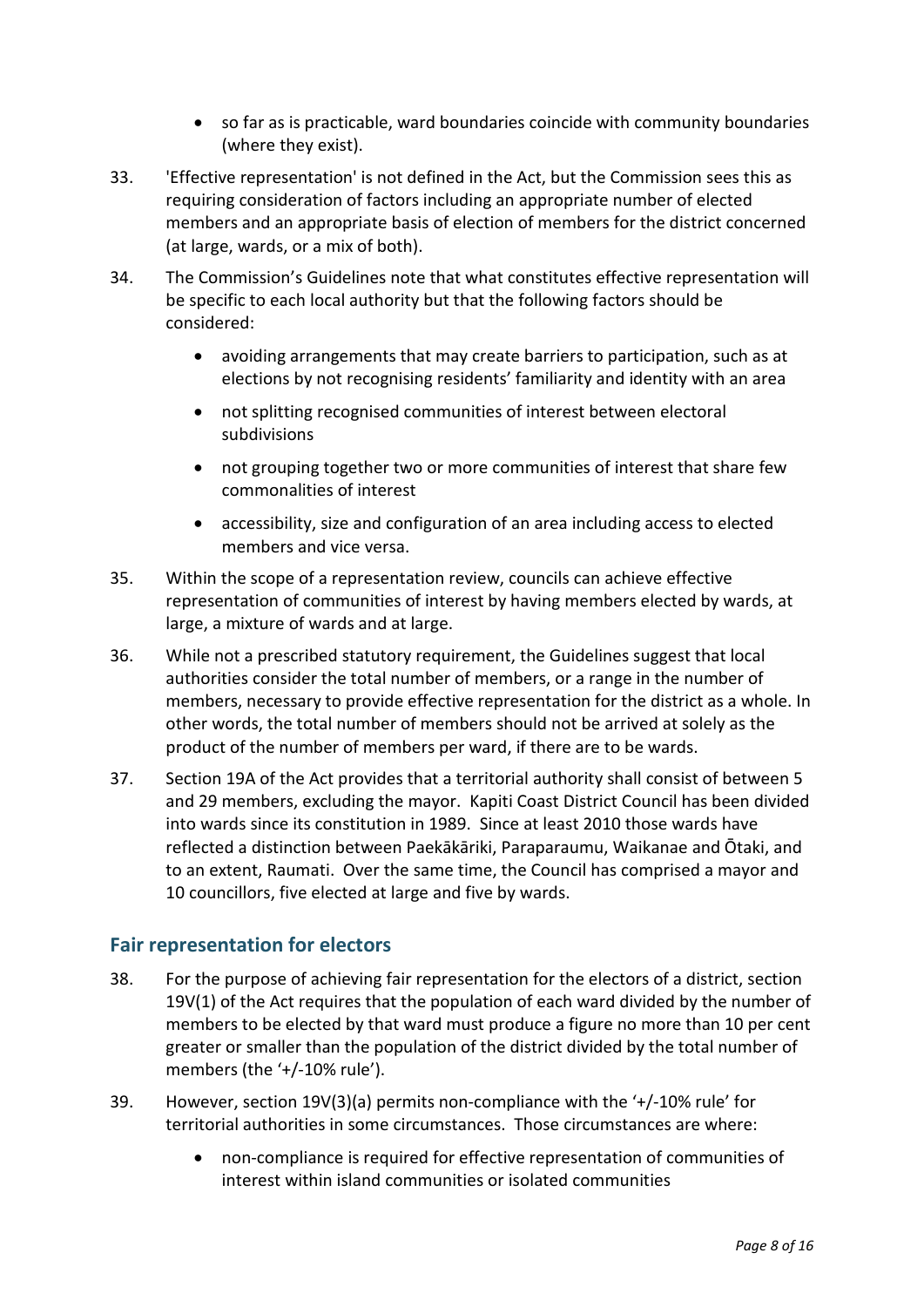- compliance would limit effective representation of communities of interest by dividing a community of interest
- compliance would limit effective representation of communities of interest by uniting two or more communities of interest with few commonalities.
- 40. The Council's proposal results in two wards, Ōtaki (-12.00%) and Waikanae (+24.79%) not complying with the '+/-10% rule'.
- 41. Ten appellants oppose the under-representation for the Waikanae Ward, arguing that not only does it not provide fair representation for electors, it does not provide a sufficient number of councillors to effectively represent the issues specific to the Ward.
	- 42. The Commission's 2016 determination on Kapiti Coast District's representation arrangements permitted non-compliance for the Otaki Ward (-17.07%) and the Waikanae Ward (+20.42%). When this question was addressed by the Commission in 2016 the Commission explained that the communities were clearly distinct, and there were few options for ward boundaries that complied with the +/-10% fair representation while also meeting the requirements of the Act, that, so far as is practicable, ward boundaries coincide with community boundaries (section 19T).
- 43. The Commission has re-examined the issue of non-compliance of Ōtaki and Waikanae wards in the light of the proposed increase in non-compliance for Waikanae, and evidence presented to us in the course of this review about the expected growth in the district. A number of appellants provided anecdotal evidence of rapid current and expected growth in Waikanae.
	- 44. In response to questions, the Council confirmed it was anticipating significant growth across the entire district over the next 20-50 years, but exactly how and where that growth might happen was still uncertain and subject to a number of factors. These included the Council's current work to develop a growth strategy and review the district plan, and the influence of government housing programmes.
	- 45. To our mind, there is certainly potential for the non-compliance for Waikanae in particular to continue to increase. While we recognise the distinct nature of the Waikanae community, we do not believe it is reasonable to continue endorsing a non-compliance of this size.
- 46. This leaves the Commission to consider what alternative arrangements might provide a more reasonable balance of fair representation for electors and effective representation of communities of interest.

## **Alternative arrangements**

47. Ten appellants propose alternative arrangements arguing that they provide for both fairer representation, and more effective representation for Waikanae specifically.

#### *Alternative arrangement - 11 councillors elected by wards*

48. One appellant proposed all councillors be elected by wards with none elected atlarge. Based on the Council's proposed ward boundaries, this would increase the number of councillors elected by every ward. Increasing the total number of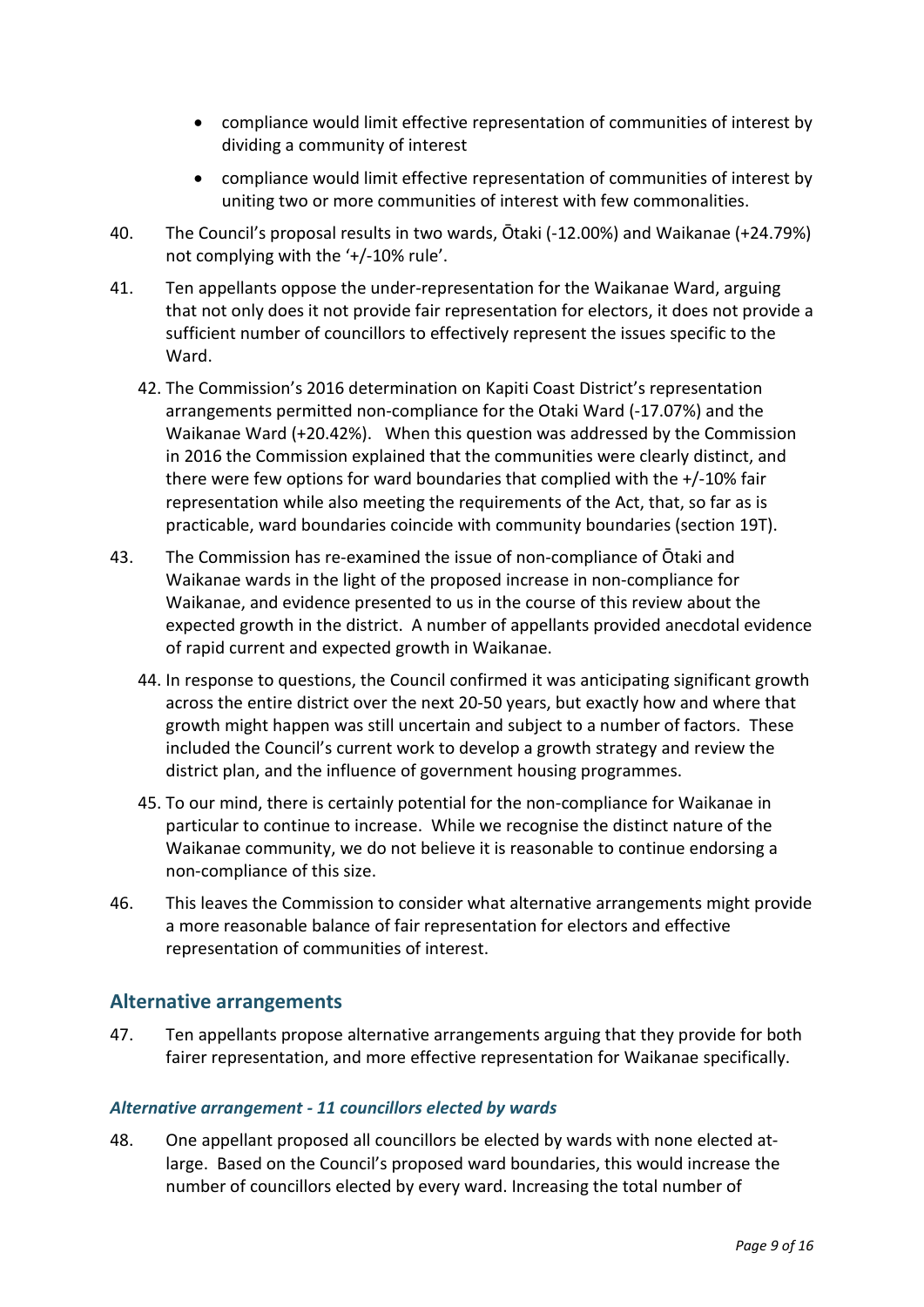councillors to 11 produces an arrangement that is largely compliant with the '+/-10% rule' with the Paekākāriki-Raumati Ward very slightly under-represented at 10.79%.

- 49. This arrangement was not directly tested in the Council's process although 66% of submitters to the initial proposal indicated their agreement to retaining 10 councillors and a mayor. The preliminary engagement also suggested a preference for a mixed wards/at large model on the basis it would ensure dedicated representation of specifically local, and district-wide issues. We note that the declaration by members as set out in Schedule 7 of the Local Government Act requires all members, regardless of whether they are elected by wards or at large, to declare that they will execute and perform their powers in the best interests of the district. However, we agree that councillors elected at large can reflect communities of interest that exist district-wide along demographic, social, and economic lines, such as youth and business.
- 50. Given the level of community support for a mixed wards/at large arrangement, we do not consider it appropriate to make such a significant change at this stage in the process.
- 51. The appellant's other proposed alternative arrangement is Option A in the Council officers' report on the final proposal, on the basis that the critical number of wardsbased councillors for improved compliance with the '+/-10% rule' is seven.

#### *Alternative arrangements – Options A and B*

- 52. Ten appellants support one or both of two alternative options provided in the council officers' report on the final proposal. These options, referred to as Option A and Option B are both based on an arrangement of six wards in which all wards are compliant with the '+/-10% rule'. Both options provide for a council of 10 plus the mayor, comprising seven elected by wards and three at large. The difference between the two options is the variation on the existing community board structure.
- 53. Options A and B recognise the four key areas of Paekākāriki-Raumati, Paraparaumu, Waikanae and Ōtaki, but split the Waikanae and Paraparaumu Wards further into beach and town communities of interest. The main boundary differences between Options A and B and the Council's final proposal are:
	- a. The Ōtaki/Waikanae boundary moves north to Te Horo Beach Road and School Road.
	- b. No change to the Waikanae/Paraparaumu boundary.
	- c. The Paraparaumu/Paekākāriki-Raumati boundary moves south, largely aligning with Wharemauku Stream between the coast and State Highway 1.
	- d. The Paekākāriki-Raumati eastern boundary follows State Highway 1, the inland area to the east of State Highway 1 becoming part of Paraparaumu.
- 54. Most of the appellants oppose the Council's proposed number of five councillors elected at large because they consider it to be a key factor in the underrepresentation of the Waikanae Ward. The appellants argue that Options A and B allow for smaller wards that provide representation for the Waikanae communities of interest at a more granular level than the Council's proposal, while also complying with the '+/-10% rule'.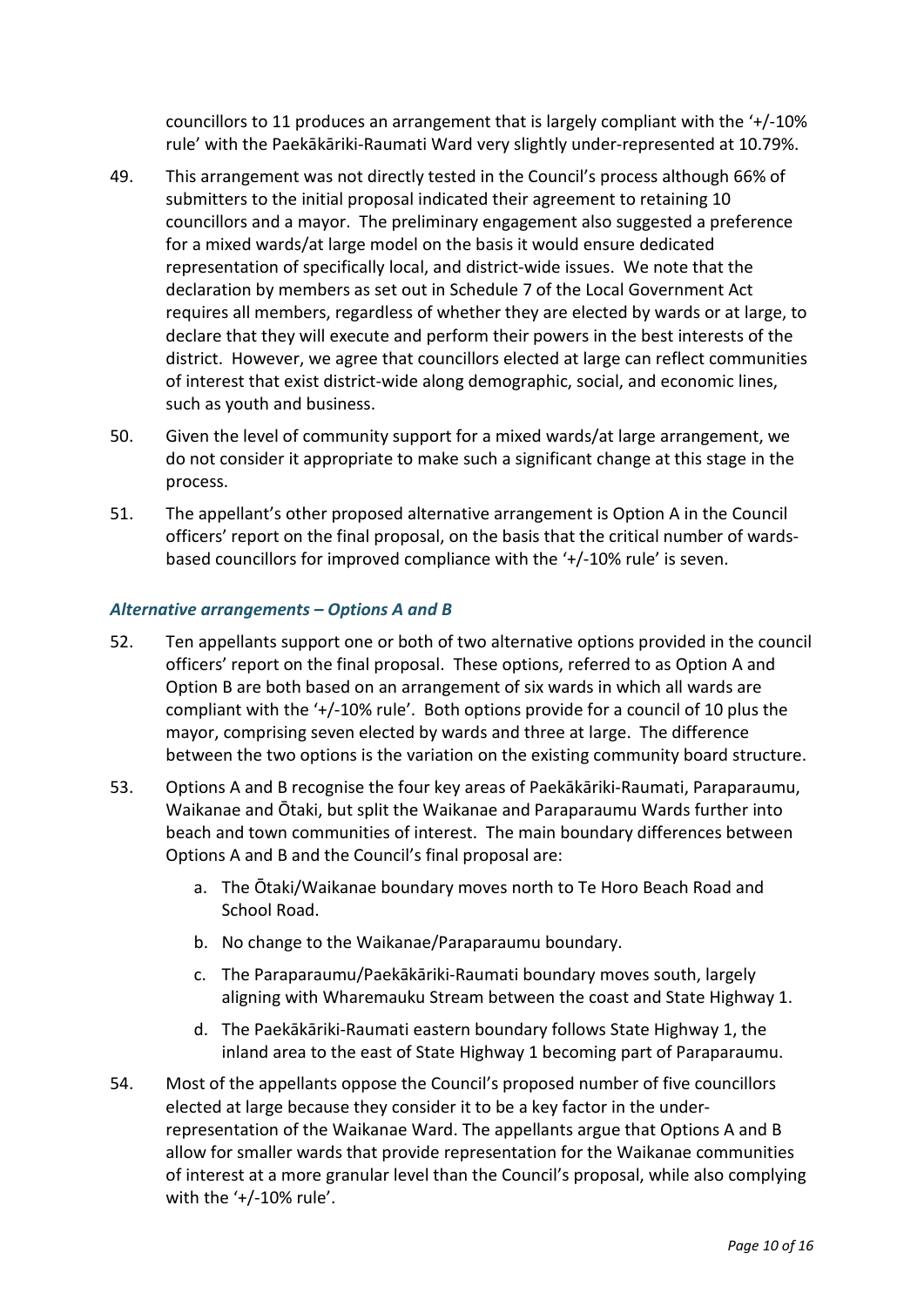55. These options were discussed at a Council workshop prior to the Council resolving its final proposal but not pursued further. It was noted that a 7:3 wards/at large ratio of councillors surfaced during the Council's consultation as a minority view, while 61% of submissions on the initial proposal agreed or strongly agreed with a 5:5 wards/at large ratio. However, an analysis of geographic communities of interest provided to the workshop noted the following:

> *In the earlier design research, we heard the different geographic community hubs were seen as different communities of interest, including Waikanae Beach as distinct from Waikanae town, Raumati as distinct from Paekākāriki, and to a lesser degree Raumati separate from Raumati South. We also heard 'coastal' and 'rural' are geographic communities of interest (of secondary prominence to the hubs). In the consultation, people reinforced the differences between geographic communities, particularly that Waikanae is different from Paraparaumu, Ōtaki is distinct, and rural needs a voice. In the consultation, Waikanae beach wasn't specifically mentioned as distinct by many people; it was more about Waikanae compared to Paraparaumu.*

- 56. The Council also commented at the hearing about the existence of many small communities of interest in the district and the challenge deciding how best to represent them. This suggests a key matter for the Commission to understand is the level at which communities of interest in the district are most effectively represented.
- 57. At the hearing, a number of appellants told us that the Waikanae Beach community is distinct from the wider Waikanae community. As well as discussing growth, they emphasised the geographic delineation of Waikane Beach, being bounded by the beach, the expressway and the Waikanae River. Appellants also described the community's unique environmental representation issues, noting the community's success in advocating for the beach to be recognised as a special character area.
- 58. In response to our questions one appellant, the Waikanae Beach Residents Society Inc, said the lack of distinct representation for the community to date had resulted in a lack of attention to the issues they raised with the Council. They also argued that the community was now the highest rated area in the district, but Council expenditure did not reflect that.
- 59. As a counterpoint, the Waikanae Community Board described the beach and town as distinct but very integrated sub-communities within the wider Waikanae community of interest. The Community Board did not believe the differences justified splitting Waikanae into two for representation purposes.
- 60. We would observe that many of the appellants, in detailing the outcomes of their advocacy for the beach and in presenting their appeals to us, have demonstrated that the beach community has well-established engagement channels with the Council and a clear ability to advocate for itself. We also note that there were no appeals or objections from the Paraparaumu community to indicate support for the separation of beach and town in that ward.
- 61. Given the strength of feedback during the Council's process supporting representation at the level of four distinct communities within the district, we are not persuaded that the differences between beach and town outweigh their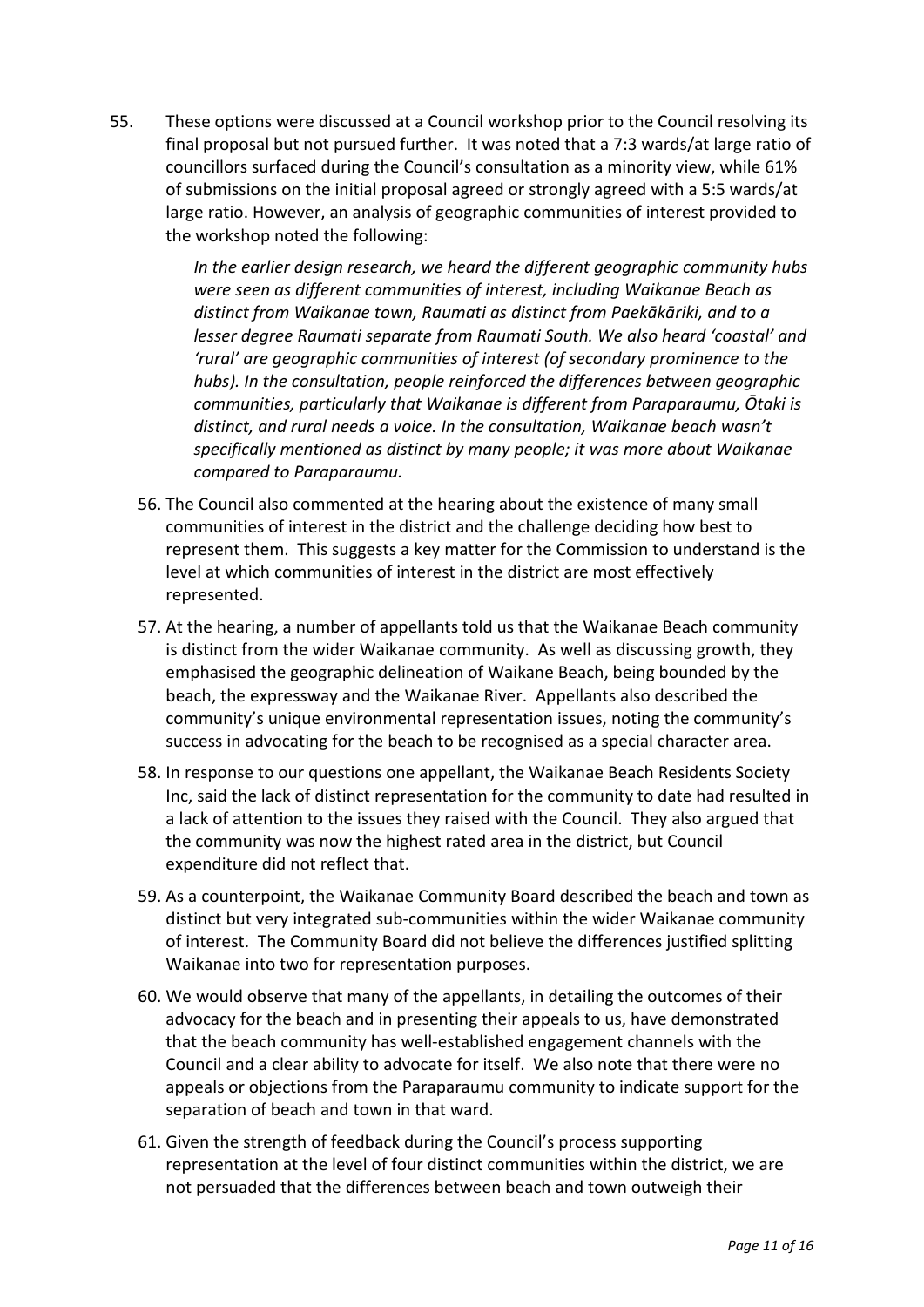common interests. Accordingly, we do consider separate ward representation is not warranted for the town and beach communities.

#### *Alternative four-ward option*

- 62. We acknowledge the council's endeavours to retain the 5:5 wards/at-large councillor model in response to community feedback. However, we cannot endorse the proposal when a slightly different balance of wards/at-large reflects the principle of local plus district-wide representation while also ensuring fair representation for electors.
- 63. To this end, Options A and B do provide a basis for a wards arrangement that reflects the four key communities of interest while also ensuring fair representation for electors. Removing the town and beach distinction for the Waikanae and Paraparaumu Wards would produce four wards as follows:

| <b>Ward</b>                   | 2020<br>electoral<br>population<br>estimate* | <b>Number</b><br><b>of</b><br><b>councillors</b><br>per ward | <b>Population</b><br>per<br>councillor | <b>Deviation</b><br>from<br>district<br>average<br>population<br>per<br>councillor | % deviation<br>from district<br>average<br>population<br>per<br>councillor |
|-------------------------------|----------------------------------------------|--------------------------------------------------------------|----------------------------------------|------------------------------------------------------------------------------------|----------------------------------------------------------------------------|
| Ōtaki                         | 8,900                                        | 1                                                            | 8,900                                  | 757                                                                                | 9.30%                                                                      |
| Waikanae                      | 15,400                                       | $\overline{2}$                                               | 7,700                                  | -443                                                                               | $-5.44%$                                                                   |
| Paraparaumu                   | 24,100                                       | 3                                                            | 8,033                                  | $-110$                                                                             | $-1.35%$                                                                   |
| Paekākāriki-Raumati           | 8,650                                        | 1                                                            | 8,650                                  | 507                                                                                | 6.23%                                                                      |
| <b>Total ward councillors</b> | 57,000                                       | 7                                                            | 8,143                                  |                                                                                    |                                                                            |
| At large councillors          |                                              | 3                                                            |                                        |                                                                                    |                                                                            |
| <b>Total District</b>         |                                              | 10                                                           |                                        |                                                                                    |                                                                            |

\*Based on Tatauranga Aotearoa Stats NZ 2020 electoral population estimates. Totals may not sum due to rounding.

- 64. The Council officer's report on the final proposal notes that under Options A and B, the Ōtaki/Waikanae boundary may split the Te Horo community along the inland section between the Waikanae wards and Ōtaki Wards. At the hearing, the Council and appellants again highlighted this and also noted that the Paraparaumu/Paekākāriki-Raumati boundary splits the Raumati community.
- 65. At the hearing, the Council described Te Horo as distinct but not large enough to make up a ward, with an estimated population of 1,810. The Council further noted that the community was split by links to larger communities in the north and south, with no local services and no economic or commercial hub. Given this fragmentation, we do not believe the ward boundary will impact greatly on the community.
- 66. By contrast, the Raumati community can be considered to have a strong community identity, reinforced by the Council's consultation. Under this option, the Paraparaumu/Paekākāriki-Raumati boundary starts at the coast just north of the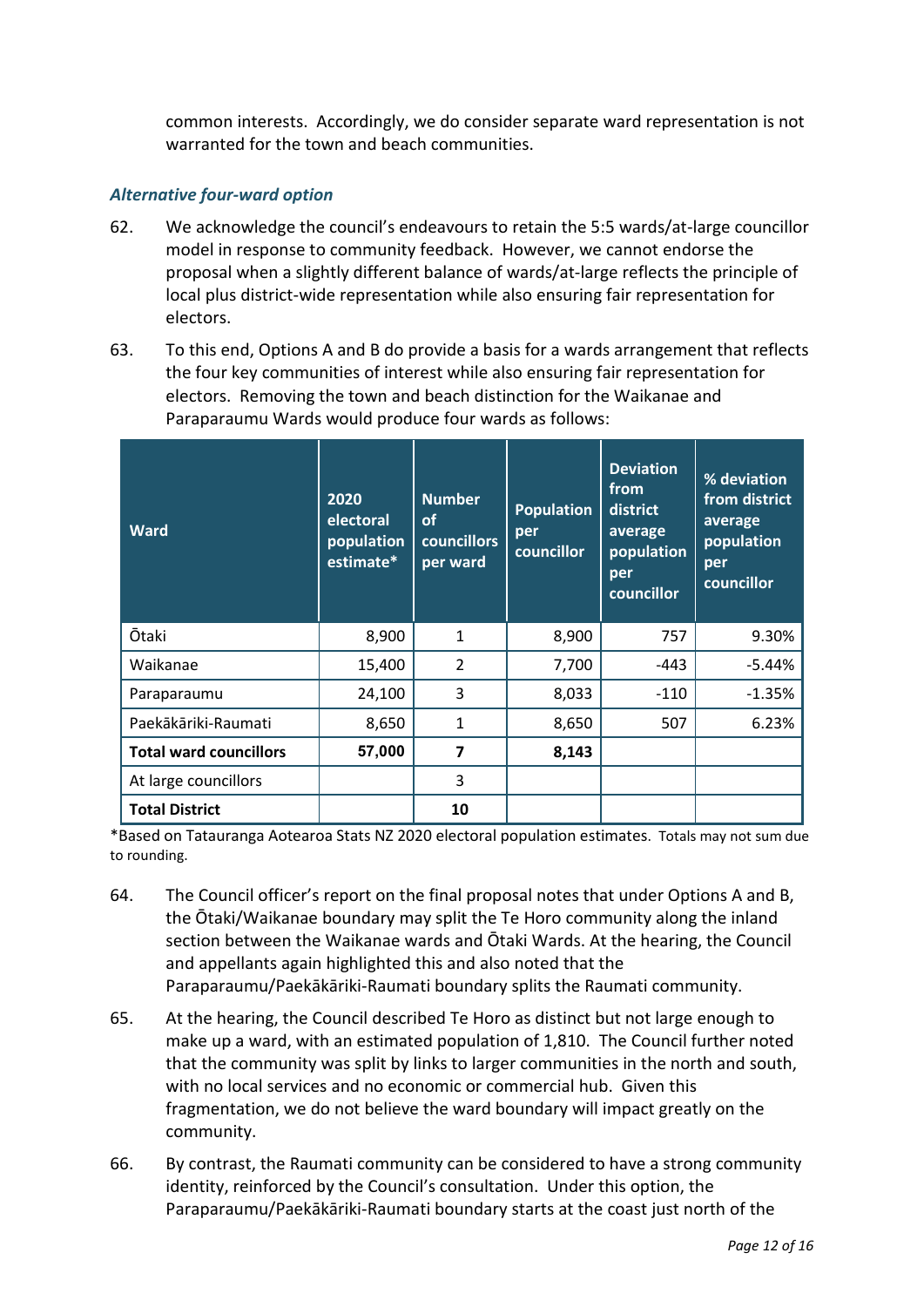Wharemauku Stream mouth then largely follows the stream inland to State Highway 1, passing south of the Kapiti Coast Airport. As a result, 21 residential meshblocks and an estimated 1400 people are transferred from the current Paekākāriki-Raumati Ward to the Paraparaumu Ward. The Paekākāriki-Raumati Ward retains the main public access to Raumati Beach, the Raumati village, most of the Raumati residential area, and Raumati South.

- 67. To some extent this split already occurs at the current ward boundary, which also runs through a residential area west of the airport. The residential nature of the area means the delineation between Raumati and Paraparaumu is not clear cut. However, we acknowledge that altering this boundary will result in a change for residents who have historically been represented as part of Paekākāriki-Raumati.
- 68. Moving the Option A and B boundary to include the affected meshblocks in Paekākāriki-Raumati would result in a significant non-compliance for the Paekākāriki-Raumati Ward (+23.42%). This is not justified in the particular context of Kapiti Coast District, particularly given the links the wider Raumati community has with Paraparaumu as the nearest main commercial centre.
- 69. This leaves us to consider whether there is an alternative means of representation available to the Raumati community as a whole. The Council proposes distinct representation for the Raumati community distinct by a community board. We note the strong support for community boards in the district evidenced in this review. From an effective representation point of view, this provides a channel for the Raumati community to advocate for issues of importance to the community as a whole at the council level. Whilst we accept that two layers of representation each applied to a different geographic area might be confusing for electors, we consider it is justified by the benefits of community board representation for Raumati as a whole.
- 70. Based on the above considerations we have concluded that the ward and membership arrangements for the district should be as set out in the table at paragraph 63.

### *Ōtaki/Waikanae Ward boundary*

- 71. Royd Sampson (appeal 10), opposes the Council's final proposal for the boundary between the Waikanae and Ōtaki Wards as it moves his family farm from the Waikanae Ward into the Ōtaki Ward. He argues that his family has lived on the property for 98 years and identifies strongly with Waikanae community facilities and activities.
- 72. The proposed transfer of Mr Royd's property between wards has come about as a consequence of the Council addressing a recommendation in the Commission's 2016 determination. The Commission recommended that the Council consider the placement of the Waikanae/Ōtaki ward boundary that meant roads presently in Ōtaki community only had access south through Waikanae community, while one further road (Pukenamu Road) crossed this community boundary.
- 73. The alternative four-ward option outlined above places the roads in question, and Mr Royd's property, wholly within the Waikanae Ward.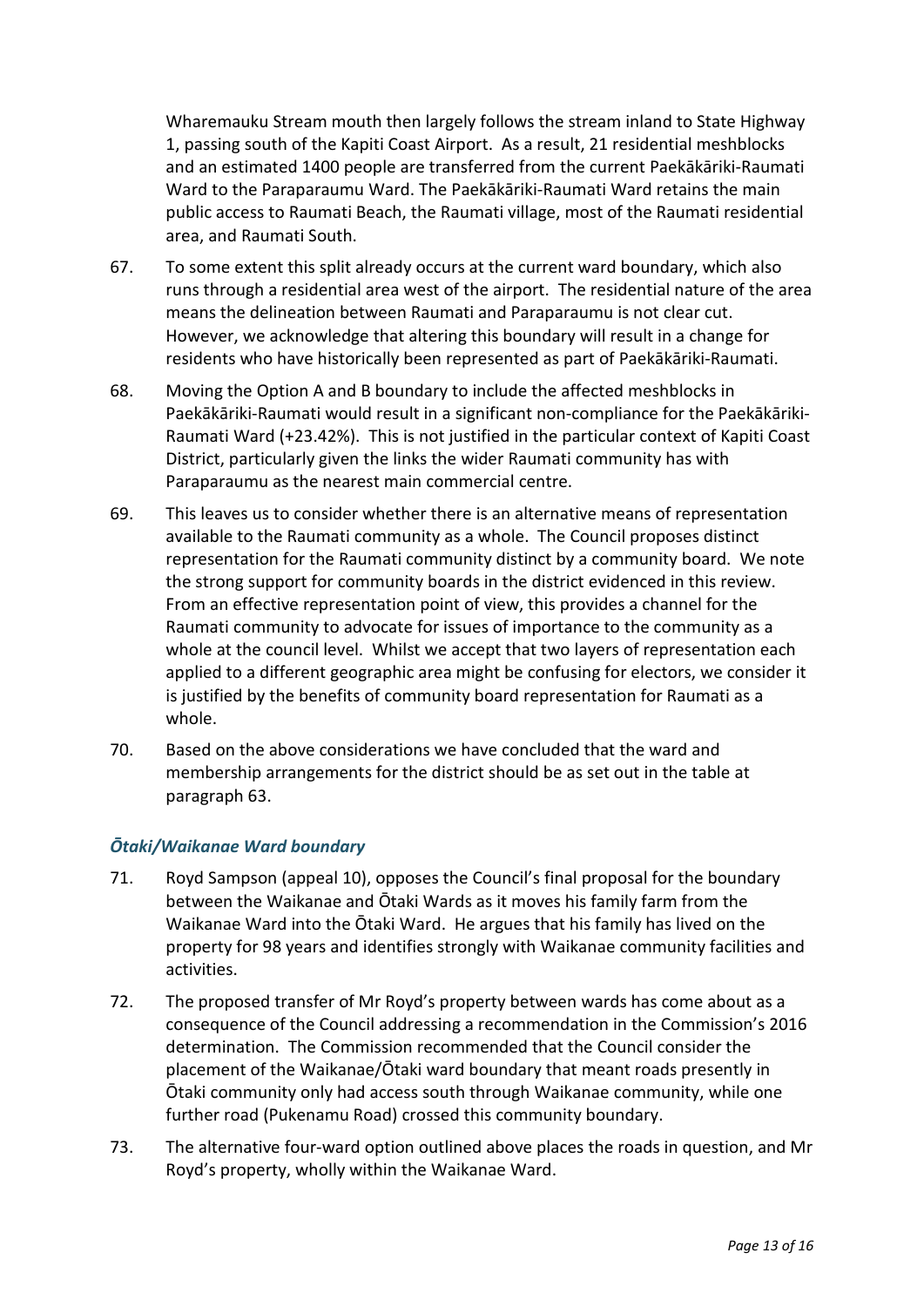### **Communities and community boards**

- 74. Section 19J of the Act requires every territorial authority, as part of its review of representation arrangements, to determine whether there should be community boards in the district and, if so, the nature of those communities and the structure of the community boards. The territorial authority must make this determination in light of the principle in section 4 of the Act relating to fair and effective representation for individuals and communities.
- 75. The particular matters the territorial authority, and where appropriate the Commission, must determine include the number of boards to be constituted, their names and boundaries, the number of elected and appointed members, and whether the boards are to be subdivided for electoral purposes. Section 19W also requires regard to be given to such of the criteria as apply to reorganisation proposals under the Local Government Act 2002 as is considered appropriate. The Commission sees two of these criteria as particularly relevant for the consideration of proposals relating to community boards as part of a representation review:
	- Will a community board have an area that is appropriate for the efficient and effective performance of its role?
	- Will the community contain a sufficiently distinct community or communities of interest?
- 76. In the current review, as a result of strong community feedback during the review process, the Council's final proposal provides for five community boards. These are the current four community boards with a new community for the Raumati area of the current Paraparaumu-Raumati Community.
- 77. In resolving its final proposal the Council noted that a separate Raumati Community Board is necessary to ensure effective representation for Raumati as a community of interest and as already discussed, we agree that this is remains the case.
- 78. The Council's proposal was for the Ōtaki, Waikanae and Paraparaumu Communities to align with ward boundaries. The Paekākāriki Community was to remain as existing in the southern part of the Paekākāriki-Raumati Ward, while the Raumati Community was to comprise the remaining area of that Ward.
- 79. We agree with the principle of communities reflecting ward boundaries, albeit ward boundaries that are different to the Council's final proposal. The exceptions are the separate communities of Paekākāriki and Raumati. Under our preferred arrangements, this will result five communities as follows: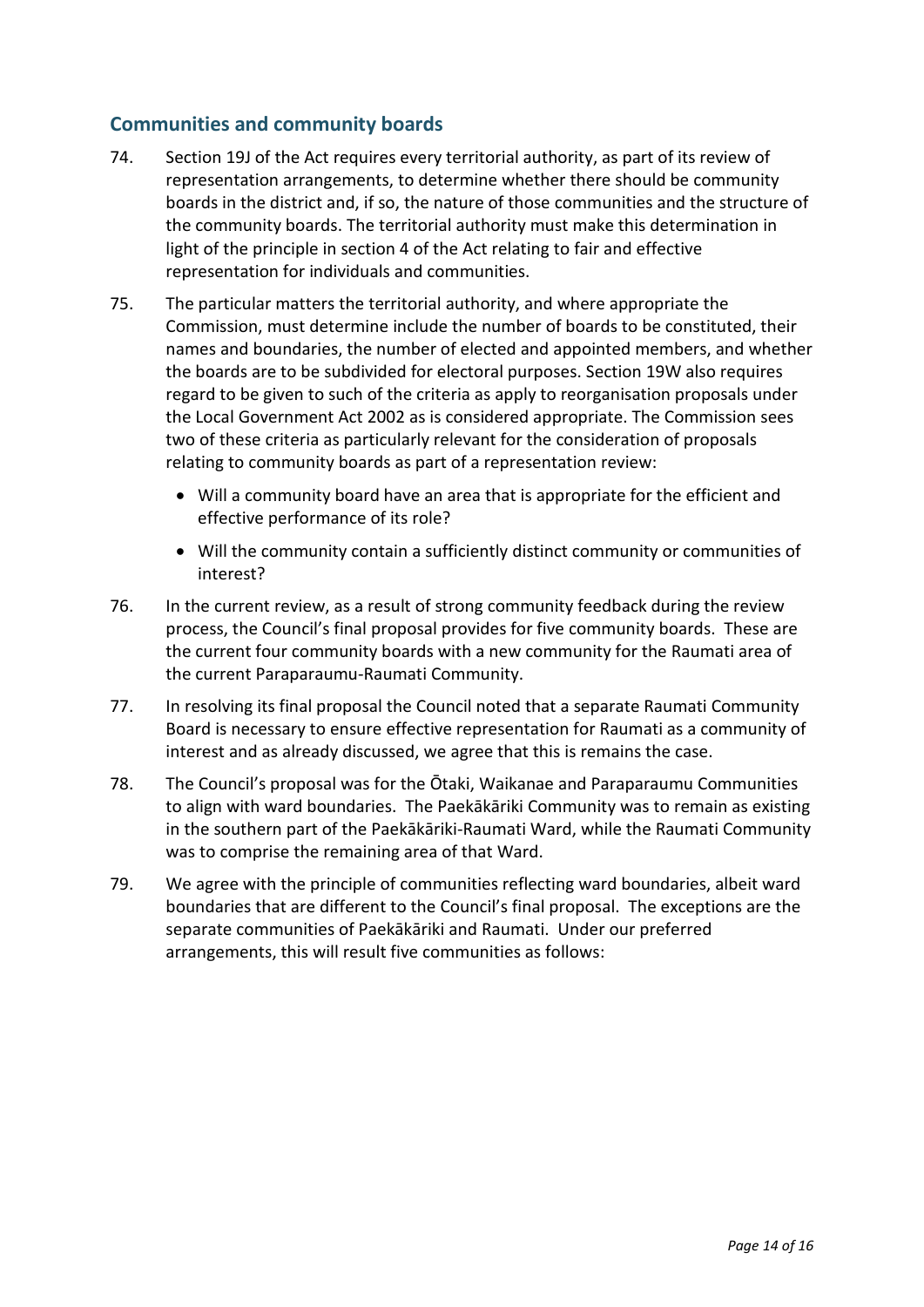| <b>Community</b> | Area                                                                                                                                                                                                                                                          |
|------------------|---------------------------------------------------------------------------------------------------------------------------------------------------------------------------------------------------------------------------------------------------------------|
| <b>Ōtaki</b>     | Aligning to the Otaki Ward area                                                                                                                                                                                                                               |
| Waikanae         | Aligning to the Waikanae Ward area                                                                                                                                                                                                                            |
| Paraparaumu      | Aligning to the Paraparaumu Ward area excluding the part of<br>the Raumati Community southwest of the Kapiti Coast Airport                                                                                                                                    |
| Raumati          | Aligning with the northern part of the Paekākāriki-Raumati<br>Ward from Waterfall Road/Queen Elizabeth Park and extending<br>into the Paraparaumu Ward to the northern end of<br>Wharemauku Road and the southwestern boundary of the<br>Kapiti Coast Airport |
| Paekākāriki      | Aligning to the part of the Paekākāriki-Raumati Ward extending<br>from Waterfall Road/Queen Elizabeth Park south                                                                                                                                              |

## **Commission's determination[1](#page-14-0)**

-

- 80. Under section 19R of the Local Electoral Act 2001, the Commission determines that for the general election of the Kāpiti Coast District Council to be held on 8 October 2022, the following representation arrangements will apply:
	- a. Kapiti Coast District, as delineated on Plan LG-043-2022-W-1, will be divided into four wards.
	- b. Those four wards will be:
		- (i) the Ōtaki Ward, comprising the area delineated on Plan LG-043-2022- W-2
		- (ii) the Waikanae Ward, comprising the area delineated on Plan LG-043- 2022-W-3
		- (iii) the Paraparaumu Ward, comprising the area delineated on Plan LG-043- 2022-W-4
		- (iv) the Paekākāriki-Raumati Ward, comprising the area delineated on Plan LG-043-2022-W-5
	- c. The Council will comprise the mayor and ten councillors elected as follows:
		- (i) 1 councillor elected by the electors of the Ōtaki Ward
		- (ii) 2 councillors elected by the electors of the Waikanae Ward
		- (iii) 3 councillors elected by the electors of the Paraparaumu Ward
		- (iv) 1 councillor elected by the electors of the Paekākāriki-Raumati Ward
		- (v) 3 councillors elected by the electors of the district as a whole
	- d. There will be five communities as follows:

<span id="page-14-0"></span> $1$  All plans referred to in this determination are deposited with the Local Government Commission